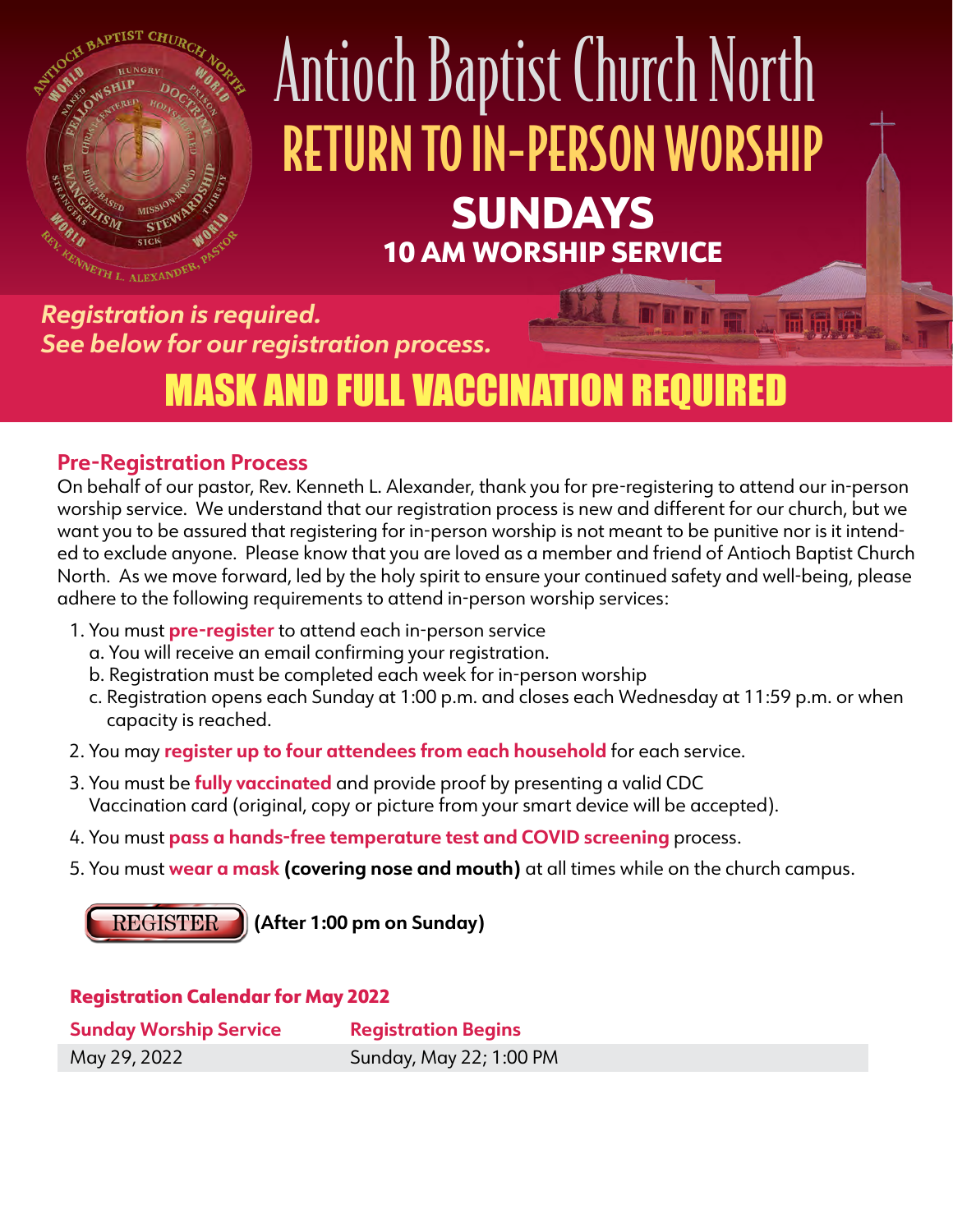#### What to Expect Upon Arrival for In-Person Worship Services

Doors will open at 9:00 a.m. for our 10:00 a.m. morning worship service. Please plan to arrive in enough time to complete the entry process, which will include:

- 1. Parking instructions provided by the Security Ministry
- 2. Presenting confirmation of your registration AND your CDC issued vaccination card.
- 3. Passing a hands-free temperature check registering below 100.5 degrees. You will not be allowed to enter with a temperature above 100.5 degrees.
- 4. Wearing an approved face mask at all times while on the church campus. If you do not have a mask, one will be provided to you.

Note: During entry and dismissal, members and friends are required to adhere to social distancing protocol and discouraged from unnecessary movement once you are seated.

#### \*\*NOTICE\*\*

While participating in events and/or services held or sponsored by Antioch Baptist Church North (ABCN), consistent with CDC guidelines, participants are encouraged to practice hand hygiene, "social distancing" and wear face coverings to reduce the risks of exposure to COVID-19. Because COVID-19 is extremely contagious and is spread mainly from person-to-person contact, ABCN has put in place preventative measures to reduce the spread of COVID-19. However, ABCN cannot guarantee that its participants, volunteers, partners, or others in attendance will not become infected with COVID-19.

Therefore, by participating in an event or service held or sponsored by ABCN, you agree to self-monitor for signs and symptoms of COVID-19 (symptoms typically include fever, cough, and shortness of breath) and contact ABCN at info@Antiochnorth.org if you or your dependent experiences symptoms of COVID-19 within 14 days after participating or volunteering with ABCN.

Furthermore, you acknowledge that you derive personal satisfaction and a benefit by virtue of your participation and/or voluntarism with ABCN and you willingly engage in ABCN events.

And finally, by participating or volunteering in an event held or sponsored by ABCN, YOU RELEASE, WAIVE AND FOREVER DISCHARGE ANY AND ALL LIABILITY, CLAIMS, AND DEMANDS OF WHATEVER KIND OR NATURE AGAINST ABCN AND ITS AFFILIATED PARTNERS AND SPONSORS, INCLUDING IN EACH CASE, WITHOUT LIMITATION, THEIR DIRECTORS, OFFICERS, EMPLOYEES, VOLUNTEERS, AND AGENTS (THE "RELEASED PARTIES"), EITHER IN LAW OR IN EQUITY, TO THE FULLEST EXTENT PERMISSI-BLE BY LAW, INCLUDING BUT NOT LIMITED TO DAMAGES OR LOSSES CAUSED BY THE NEGLIGENCE, FAULT OR CONDUCT OF ANY KIND ON THE PART OF THE RELEASED PARTIES, INCLUDING BUT NOT LIMITED TO DEATH, BODILY INJURY, ILLNESS, ECONOMIC LOSS OR OUT OF POCKET EXPENSES, OR LOSS OR DAMAGE TO PROPERTY, WHICH YOU, YOUR HEIRS, ASSIGNEES, NEXT OF KIN AND/OR LEGALLY APPOINTED OR DESIGNATED REPRESENTATIVES, MAY HAVE OR WHICH MAY HEREINAFTER ACCRUE ON YOUR BEHALF, WHICH ARISE OR MAY HEREAFTER ARISE FROM YOUR PARTICIPATION.